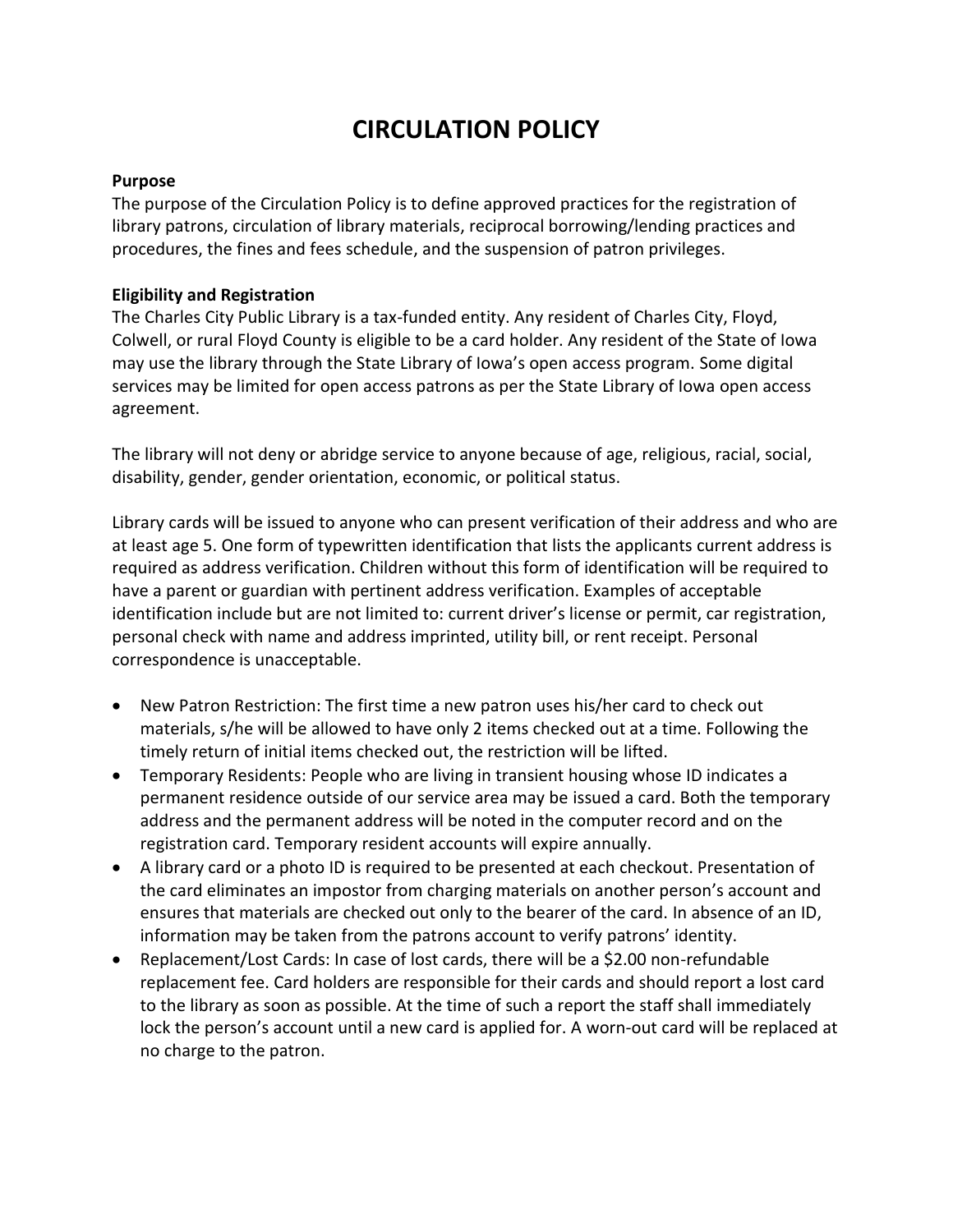## **Suspension of Circulation and Remote Access Privileges**

- Circulation and some remote access privileges will be blocked for patrons with \$5.00 or more in fines and fees.
- Circulation and other access privileges will be blocked when a patron's library card expires. An expired card may be renewed once the patron's address is verified.

## **Circulation**

Regular Loans: Loan periods will be four weeks for all print and audio materials, and art prints. Loan periods for each material type is below.

| <b>Material Type</b>                | Loan Period | Late Fee Charge | Maximum Late Fee |
|-------------------------------------|-------------|-----------------|------------------|
| <b>Printed Materials</b>            | 28 days     | $.10$ /day      | \$5              |
| Children's & YA Printed             | 28 days     | 0               | $\Omega$         |
| <b>Materials</b>                    |             |                 |                  |
| Audiobooks                          | 28 days     | $.10$ /day      | \$5              |
| <b>Children's and YA Audiobooks</b> | 28 days     | 0               | 0                |
| <b>DVDs</b>                         | 7 days      | $.10$ /day      | \$5              |
| Children's DVDs                     | 7 days      | 0               | 0                |
| <b>Art Prints</b>                   | 28 days     | .10/day         | \$5              |
| <b>New Adult Fiction</b>            | 14 days     | $.10$ /day      | \$5              |
| New Adult Non-fiction               | 14 days     | $.10$ /day      | \$5              |
| Children's Activity Kits            | 14 days     | $$1$ /day       | Cost of Item     |
| Projector/Laptop Combo*             | 1 day       | $$1$ /day       | Cost of Item     |
| Portable CD players                 | 14 days     | \$1/day         | Cost of Item     |
| Sound System*                       | 1 day       | \$5/day         | Cost of Item     |
| Children's Launchpads               | 14 days     | \$5/day         | Cost of Item     |
| Hotspots                            | 14 days     | \$5/day         | Cost of Item     |
| Projector 2020                      | 1 day       | \$5/day         | Cost of Item     |

## **Loan Period Matrix**

Select reference, genealogy, and equipment are not eligible for use outside the library. The library Director or designee may grant temporary loans of these items on a case-by-case basis. A maximum of 4 DVDs may be checked out per patron at any given time. One children's activity kit may be checked out per patron at any given time.

#### **Overdue Materials and Fines**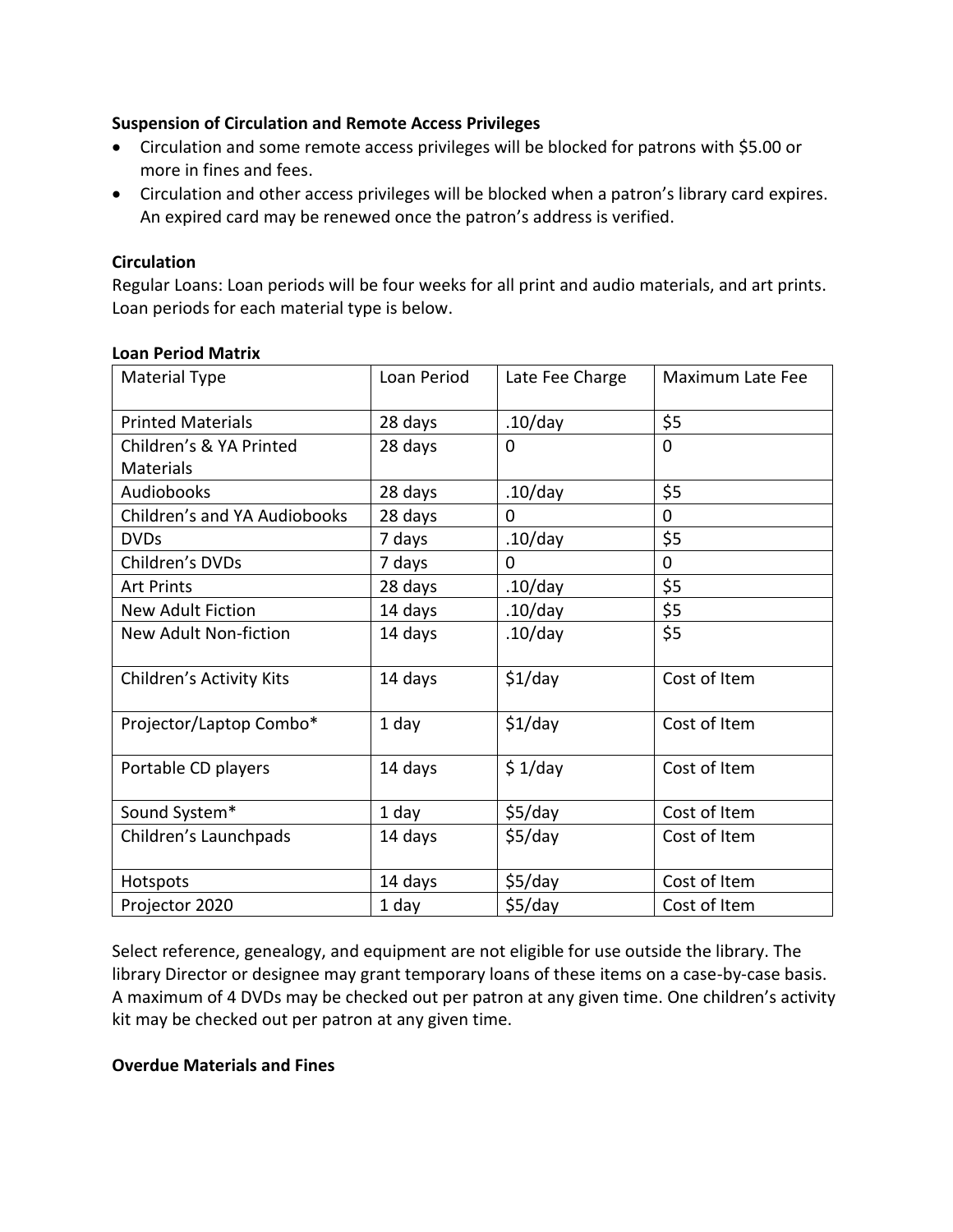- Circulated materials will have a one-day grace period. After one day, fines accrue from the day the material was due. In most cases, fines will continue to accrue to a charge of five dollars, at which point the patron is responsible for the replacement cost of the material (if unable to return) and all fines associated with the material.
- Children's and YA print and media (exceptions are activity kits and Launchpads) will not have a late fee charge. Overdue notices will still be sent for these items. If not returned within 60 days of the past due date, the material will be considered lost or stolen and patron will be responsible for the replacement cost of the item.
- Most materials will accrue a fine of 10 cents per day, per item. Equipment and children's activity kits have a larger fine and the fines will accrue until the replacement cost of the material is reached.
- A material is considered lost or stolen if it is not returned within 60 days of the past due date. The cost of lost or damaged items must be paid in full and patrons are responsible for all fines accrued. Receipts will be issued for all lost or damaged materials for which the patron has paid and for all paid fines upon request. See detailed information on the Loan Period Matrix.
- Library accounts with outstanding charges may be submitted to a collection agency and/or to a local law enforcement agency for further action. (See Code of Iowa, Chapter 714.5, Theft of Library Materials and Equipment and Code of Iowa, Chapter 808.12, Detention and Search in Theft of Library Materials and Shoplifting).
- Fines may be waived, in-full or in-part, by the Library Director on a case-by-case basis.
- Overdue notifications will be sent by email or by phone at 2 days, by postcard at 10 days, and by letter at 30 days overdue.
- Fine amnesty days will be offered to patrons on the first Monday of every month. On this day, materials may be returned fine free from all patrons. Equipment and children's activity kits are not eligible for amnesty days.

# **Renewals and Reserves**

All materials, apart from launchpads and hotspots, may be renewed once for the original loan period, unless this item is on reserve for another patron. Special permission may be gained from the director to renew once more if the material is being used for academic purposes. All materials may be put on reserve either in-person, by phone, or through the catalog at no charge. When reserved items are available, patron will be contacted, and item will be available for lobby pick up or for pick up at the circulation desk at the discretion of the patron and staff.

# **Interlibrary Loan**

Residents of the state of Iowa are eligible to reserve materials through their home library in accordance with existing State Library of Iowa interlibrary loan policy and procedure. Non-open access patrons may request items by phone, in-person, though our catalog or website.

• Every effort will be made to get an item from a public library through the Iowa Shares van delivery program. If an item is not available for Iowa Shares transit, patrons will be charged \$2.00 for each item requested to help defray the cost of return postage. Payment is expected on receipt.